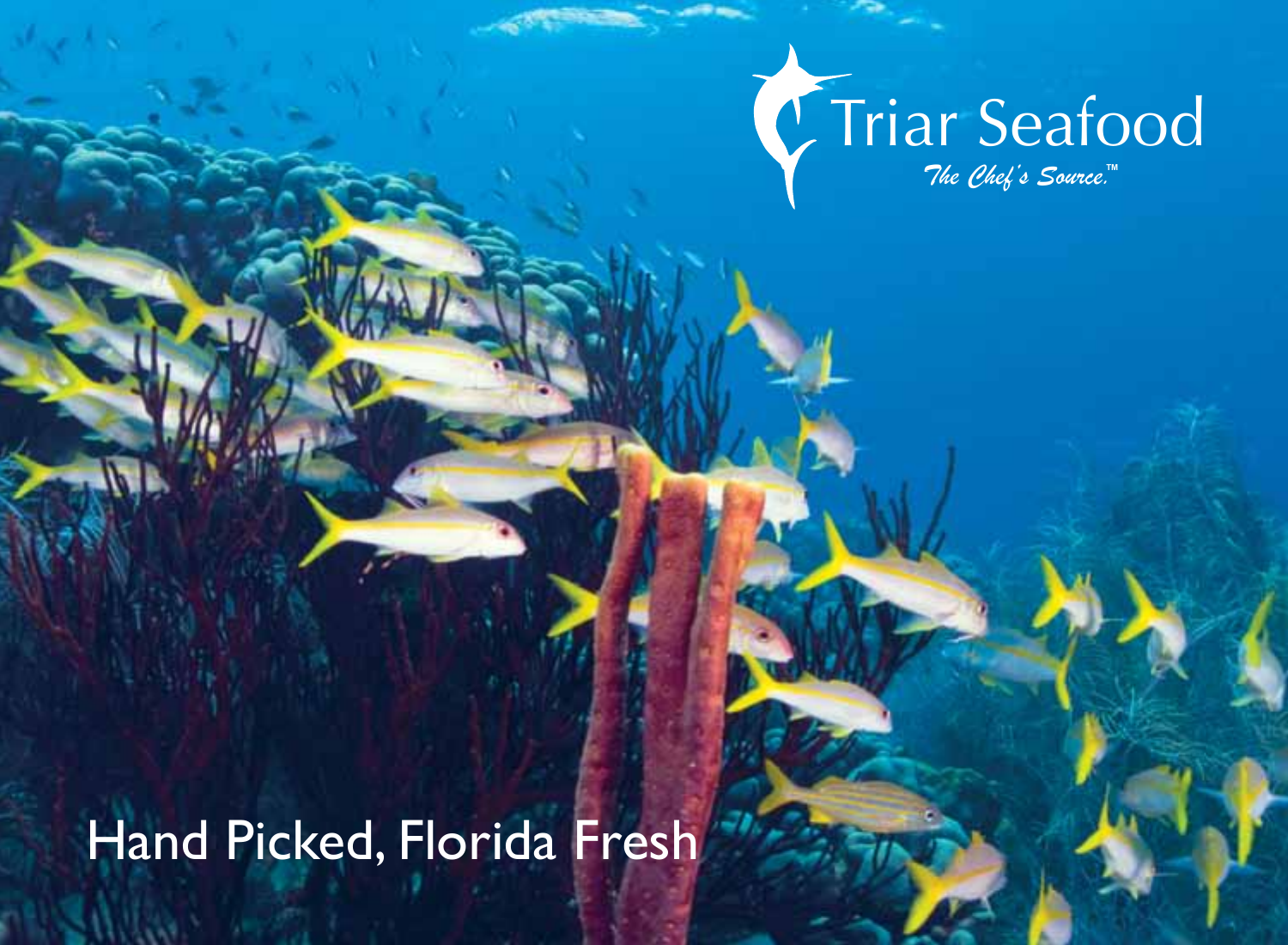*The Difference is Delicious.*

#### HIGHEST QUALITY

Only Triar**®** Seafood is hand picked as it is taken off the boat by our knowledgeable staff of inspectors and individually examined for healthiness, size, weight, color and texture. Each fish is of the highest quality and must pass sashimi criteria: clear eyes, bright red gills, firm meat, and odorless, to be approved for shipment to you. Additionally, an incision is made in the tails of each swordfish and tuna to ensure the blood is cherry red for freshness. Chefs from around the world tell us they can see and taste the difference.

#### FRESHNESS

We obtain all our seafood from a crew of captains who fish for only one or two days and then return with their catch for our inspection. This is quite different than fish from a trawler that has been out at sea for two or three weeks. How do you know if your fish is from the first or last week's catch? With Triar, you know it's only fresh seafood and your discriminating clientele will know it too.

#### GUARANTEED SHELF LIFE

Because of our obsession for freshness and the procedures we have instituted, we guarantee 5-7 day shelf life depending on the species. Triar fresh seafood is delivered to our federally inspected processing facility within a few hours after being approved dock side. Kept at a consistent 33°F, it is then filleted, packed in ice, sealed in reusable containers, and shipped via overnight delivery to your kitchen the very next day. Simply put, two-day fresh beats up to three-weeks old. That's why Triar is The Chef's Source.™

#### **DEPENDABILITY**

Triar has set the standards for freshness, quality, and next-day delivery for the entire industry. Because of this, the best restaurants, resorts, hotels and clubs depend on us for their peace of mind. Triar is The Chef's Source for guaranteed satisfaction when it comes to fresh seafood.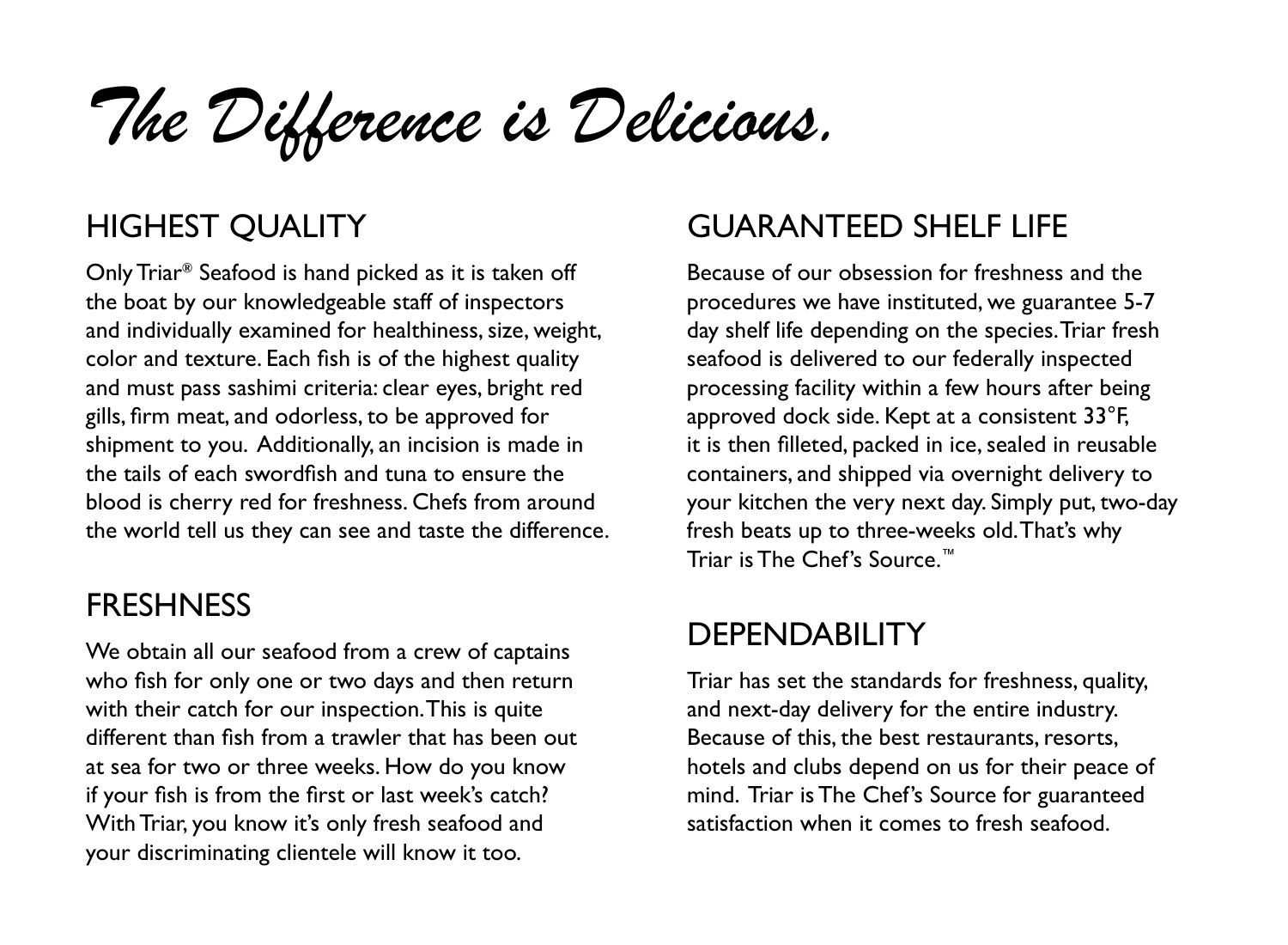### UNSURPASSED VARIETY

Triar offers an unsurpassed variety of seafood from the pristine waters of Florida's coasts and the Florida Keys. Now, you can create an exciting menu that will please your most discerning seafood connoisseurs. Pompano, yellowtail snapper, wahoo, swordfish, cobia, grouper, tuna, mahi mahi and Florida stone crab claws are just a few of our selections that have become popular in better restaurants throughout the U.S. and Caribbean.

#### RESPONSIBLY HARVESTED

All of Triar's seafood is responsibly harvested and we actively seek out alternative species for sustainability. Triar is an active member of the Southeastern Fisheries Association, whose mission is to defend, protect and enhance the commercial fishing industry by supporting honest conservation and management.

#### OUR PARTNERS

Triar Seafood has been the house purveyor at the James Beard Foundation in New York, NY for over 15 years. Triar has also been an exclusive seafood supplier to the USA Winter Olympics and The Masters, so you can rest assured your restaurant will be in good company.

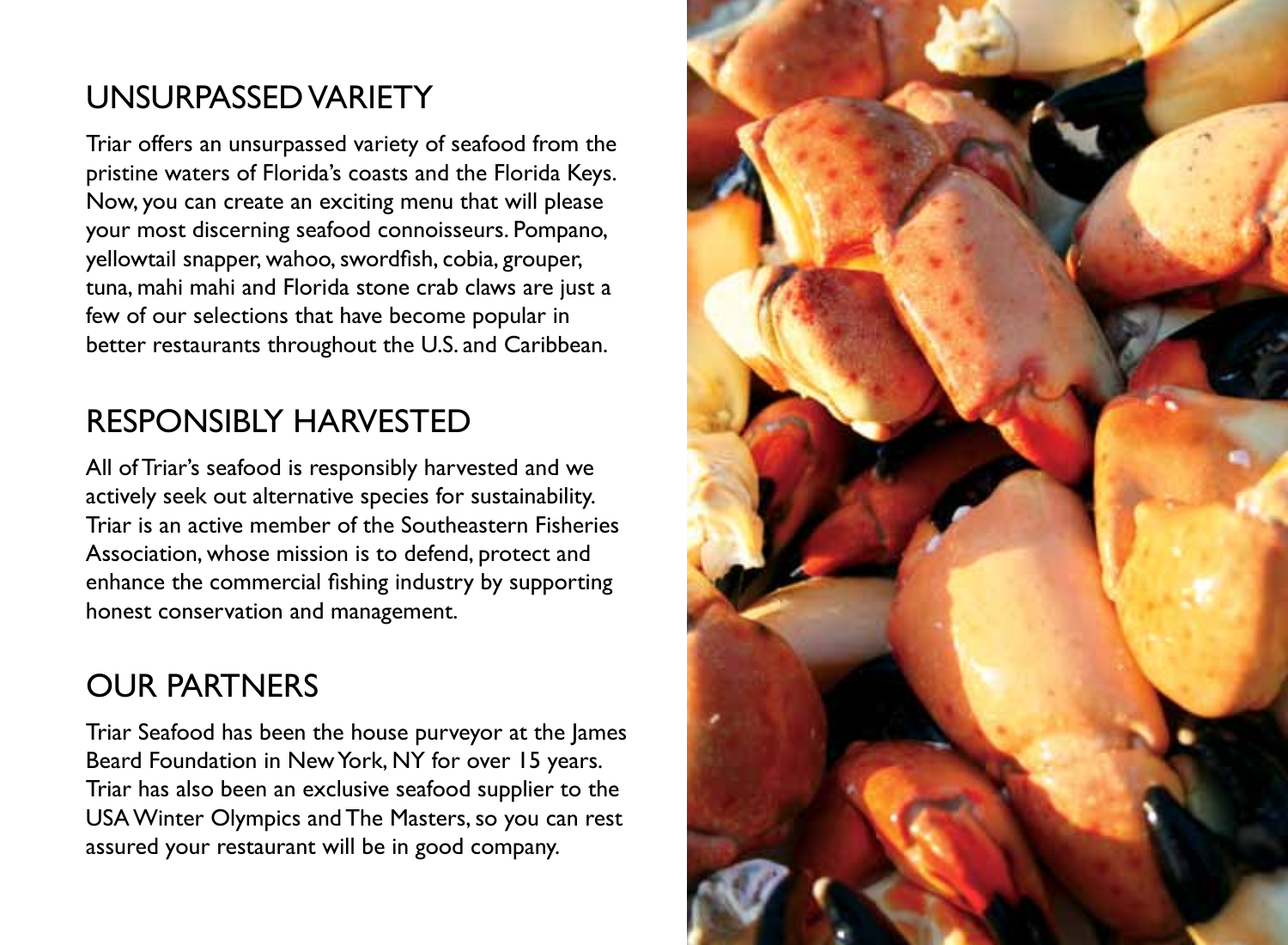#### FOR YOUR PEACE OF MIND

Order today and tomorrow you will discover why hand picked, Florida fresh seafood is far superior to everything else in the sea. Call: 800-741-FISH (3474) or 954-921-1113 Email: info@triarseafood.com Visit online: triarseafood.com

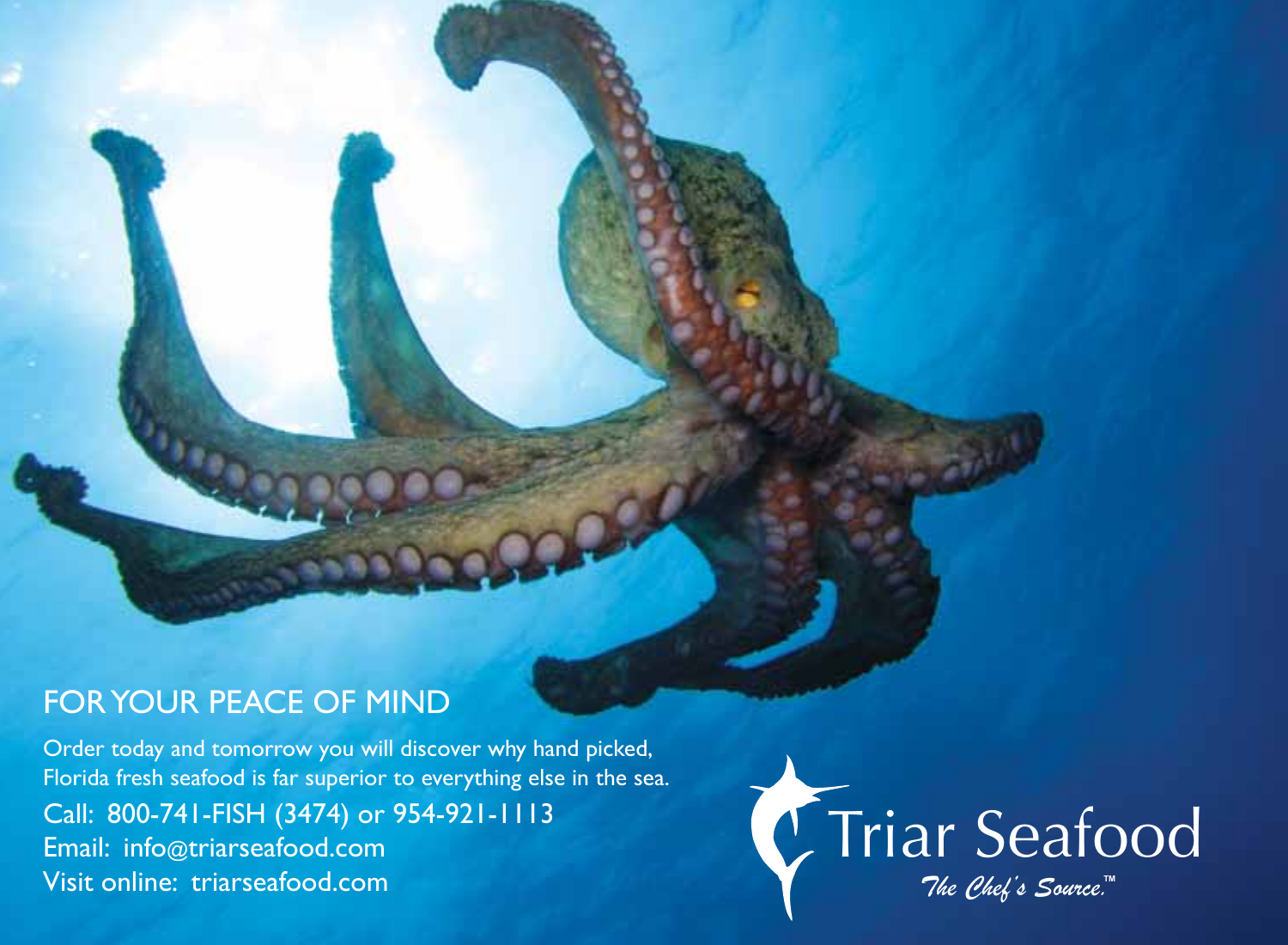

## THE BEST SAY IT BEST.

"These guys at Triar Seafood are great. Not only are they connected to the best small dayboat catch fisherman, but they respond to every twist and turn of our business. Great fresh fish from Florida waters and great service are an unbeatable combination."

> *Rick Bayless, Chef & Owner Frontera Grill/Topolobampo, Chicago*